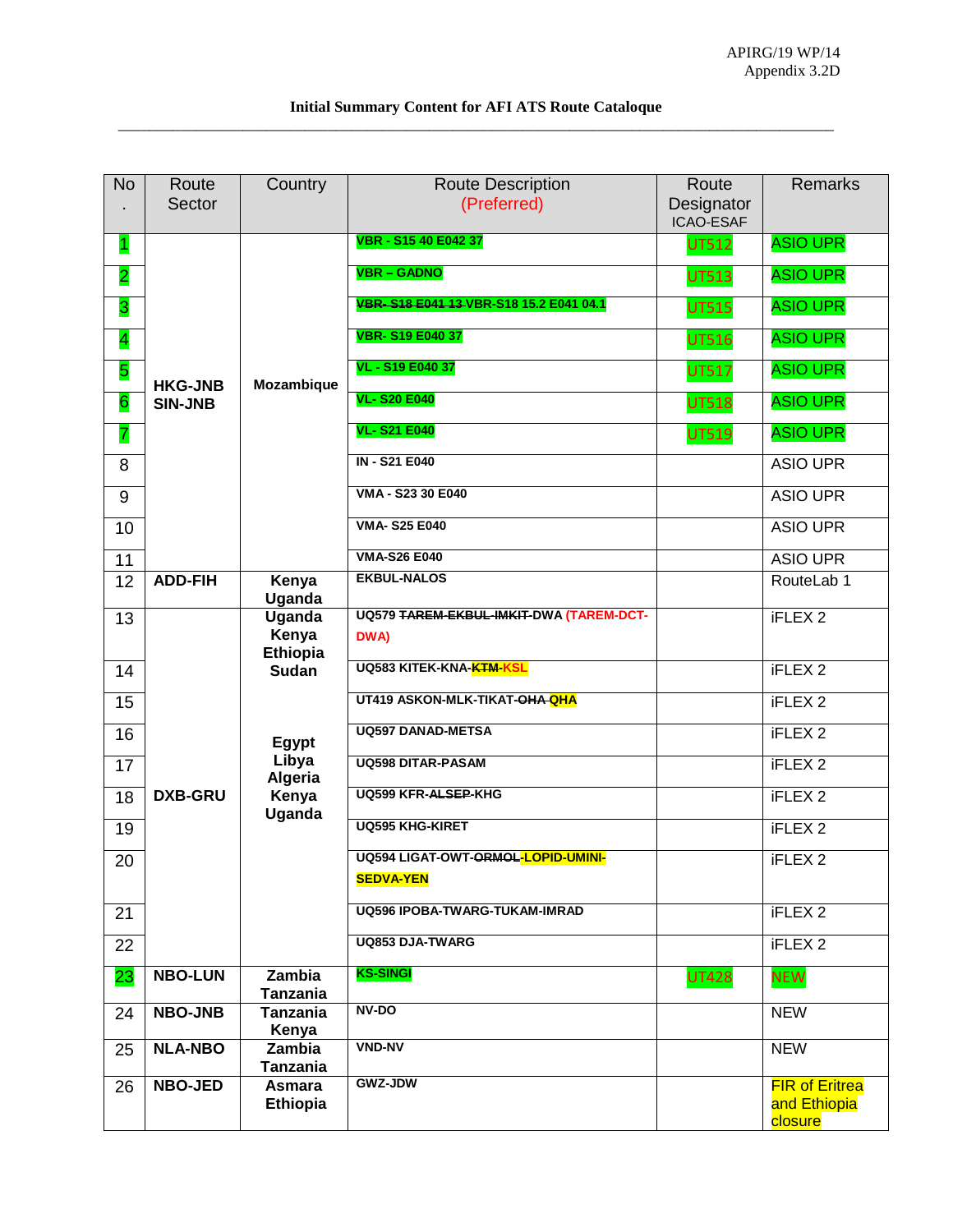| Content for AFI ATS Route (<br>ır<br>nmarv |
|--------------------------------------------|
|                                            |

| 27        | <b>ABV-SSG</b>  | Nigeria                                                                | <b>BIMAT-ARDEX</b>                 |              | <b>NEW</b>                                        |
|-----------|-----------------|------------------------------------------------------------------------|------------------------------------|--------------|---------------------------------------------------|
| <b>No</b> | Route<br>Sector | Country                                                                | <b>Route Description</b>           |              | <b>Remarks</b>                                    |
| 28        | <b>SSG-ABV</b>  | Gabon<br>Nigeria                                                       | <b>ARDEX-LUKRO</b>                 |              | <b>NEW</b>                                        |
| 29        | <b>DOH-KRT</b>  | <b>Sudan</b><br><b>Asmara</b><br><b>Saudi</b><br><b>Arabia</b>         | <b>TOKAR-QUN-BSH</b>               |              | <b>NEW</b>                                        |
| 30        | <b>DAR-JRO</b>  | <b>Tanzania</b>                                                        | <b>KV-DV- HTMT-DUSKA</b>           | <b>UT427</b> | <b>NEW</b>                                        |
| 31        | <b>GRU-DOH</b>  | Chad<br><b>Sudan</b>                                                   | <b>DEMOX-GIBAP</b>                 |              | <b>NEW</b>                                        |
| 32        | <b>DOH-EBB</b>  | <b>Uganda</b><br>Kenya                                                 | <b>NN-ELI</b>                      |              | <b>NEW</b>                                        |
| 33        | <b>DOH-LOS</b>  | Chad<br><b>Sudan</b><br><b>Ethiopia</b>                                | <b>UB736 Complete re-alignment</b> |              | Delineation of<br>South Sudan                     |
| 34        | LUN-JNB         | <b>Zambia</b>                                                          | <b>RETAR-GWV</b>                   |              | Tactical to<br>published route                    |
| 35        | ADD-BZV         | <b>South</b><br><b>Sudan</b>                                           | <b>JUB-SAGBU</b>                   |              | <b>UB535</b><br><b>ROUTELAB1</b>                  |
| 36        | <b>ADD-LHR</b>  | <b>Sudan</b>                                                           | <b>TIKAT-MRW</b>                   |              | <b>UT127</b><br><b>ROUTELAB1</b>                  |
| 37        | <b>ADD-LOS</b>  | Nigeria                                                                | <b>OXILO-LAG</b>                   |              | <b>UT151</b><br><b>ROUTELAB1</b>                  |
| 38        | <b>NBO-LHR</b>  | Egypt                                                                  | <b>BRN-ATMUL</b>                   |              | <b>UT261</b><br><b>ROUTELAB1</b>                  |
| 39        | <b>DKR-NBO</b>  | Ghana<br><b>Togo</b><br><b>Benin</b><br>Nigeria<br><b>CAR</b>          | <b>TLE-MPK</b>                     |              | <b>UT271</b><br><b>ROUTELAB1</b>                  |
| 40        | <b>CDG-LBV</b>  | <b>Mali</b><br><b>Niger</b><br><b>Benin</b><br><b>Nigeria</b><br>Gabon | <b>GAO-POT-LV</b>                  |              | <b>UG981</b><br><b>ROUTELAB1</b><br>(In AFI ANP)  |
| 41        |                 | <b>Mali</b><br><b>Mauritania</b>                                       | <b>MIYEC-TAPUS-LAG</b>             |              | Modification of<br>UT365                          |
| 42        | <b>ATL-LOS</b>  | <b>Senegal</b>                                                         | <b>YF-N25 W030</b>                 |              | <b>NEW</b>                                        |
| 43        |                 |                                                                        | <b>KC-N18 W030</b>                 |              |                                                   |
| 44        | <b>JNB-HKG</b>  |                                                                        | <b>WIV-ITSAV</b>                   |              | <b>INSPIRE</b><br><b>ASIO UPR</b><br>Transitional |
| 45        |                 |                                                                        | <b>NSV-PKV-TETEN</b>               |              | Routes<br>Close UG468                             |
|           |                 |                                                                        |                                    |              |                                                   |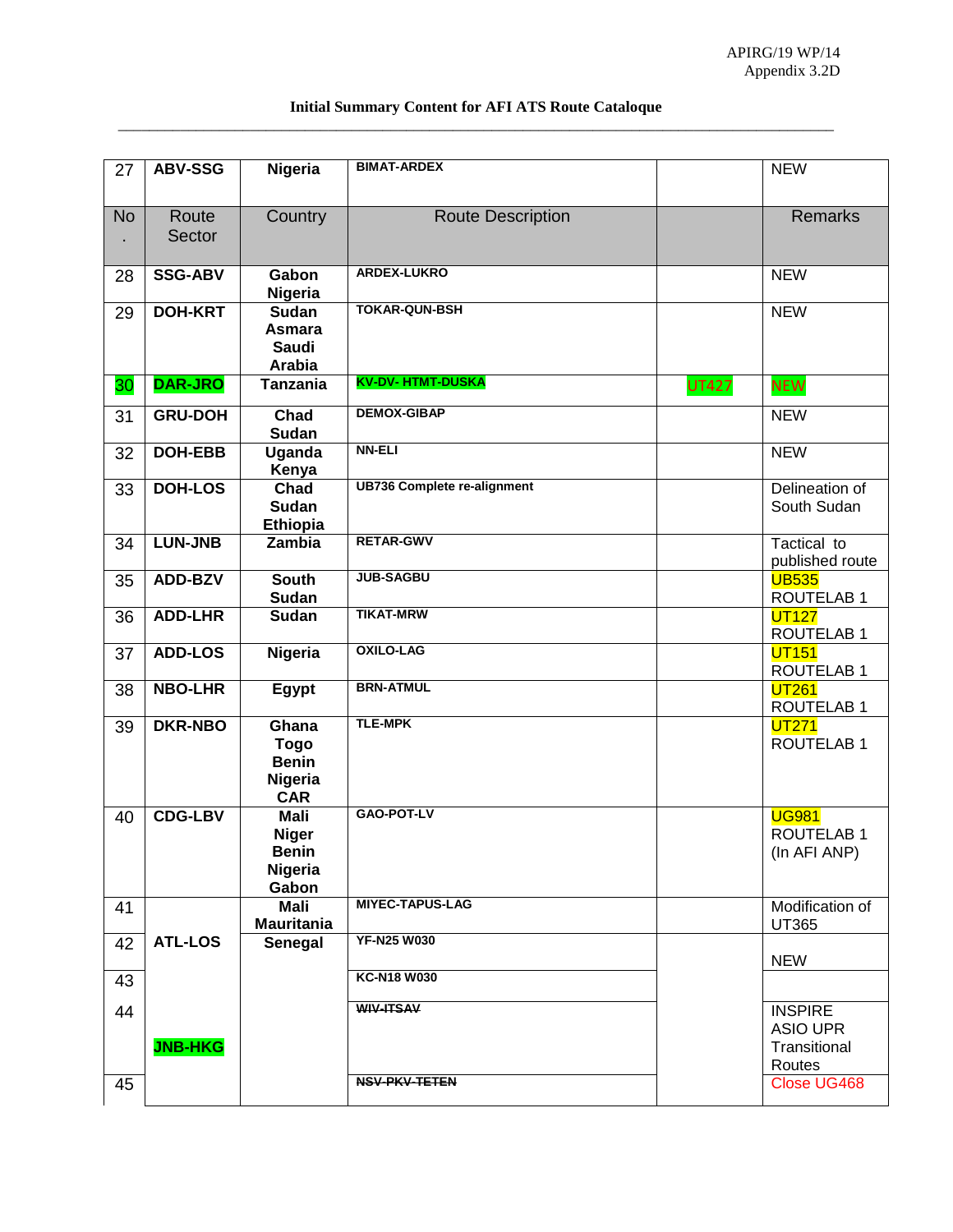| Content for AFI ATS Route (<br>ır<br>nmarv |
|--------------------------------------------|
|                                            |

| 46        |                 | <b>South</b><br><b>Africa</b>                                    | <b>EXOBI-ORNAD</b>       | <b>UT122</b> |                                     |
|-----------|-----------------|------------------------------------------------------------------|--------------------------|--------------|-------------------------------------|
| 47        | <b>MPT-LAD</b>  | <b>Mozambique</b><br><b>Botswana</b><br><b>Namibia</b><br>Angola | PKV-ETMIT-MNV-VNA        | <b>UT125</b> | <b>NEW</b>                          |
| <b>No</b> | Route<br>Sector | Country                                                          | <b>Route Description</b> |              | <b>Remarks</b>                      |
| 48        | <b>WDH-HRE</b>  | <b>Namibia</b><br><b>Botswana</b><br>Zimbabwe                    | <b>WHV-DCT-VBU</b>       | <b>UT356</b> | <b>NEW</b>                          |
| 49        | <b>JNB-VFA</b>  | <b>Botswana</b><br>Zimbabwe                                      | <b>ETMIT-BONAL-FA</b>    | <b>UT429</b> | <b>New</b>                          |
| 50        | <b>WDH-LUN</b>  | <b>Namibia</b><br><b>Botswana</b><br>Zambia                      | <b>WHV-DCT-VLS</b>       | <b>UT358</b> | <b>NEW</b>                          |
| 51        | <b>ERS-MPA</b>  | <b>Namibia</b><br><b>Botswana</b>                                | <b>FYWE-DCT-FYKM</b>     | <b>UT355</b> | <b>EROS/KATIMA</b><br>(Airports)    |
| 52        | <b>CPT-FIH</b>  | <b>Namibia</b>                                                   | <b>ATUPI-DCT-ANVAG</b>   | <b>UT354</b> |                                     |
| 53        | <b>NDU-ERS</b>  | <b>Namibia</b>                                                   | FYRU-DCT-EVESO-FYWE      | <b>UT353</b> |                                     |
| 54        | <b>NDU-MPA</b>  | <b>Namibia</b>                                                   | FYKM-DCT-(S18E021)-FYRU  | <b>UT351</b> |                                     |
| 55        | <b>GBE-HRE</b>  | <b>Botswana</b><br>Zimbabwe                                      | <b>GSV-DCT-VBU</b>       | <b>UT437</b> | <b>Issues of FUA</b><br>in Zimbabwe |
| 56        | <b>HKG-JNB</b>  | <b>Mozambique</b><br><b>South Africa</b>                         | <b>EROP-PKV-OKPIT</b>    | <b>UT446</b> | <b>NEW</b>                          |
| 57        | <b>HKG-JNB</b>  | <b>Mozambique</b><br><b>South Africa</b>                         | <b>SUNIR-PKV</b>         | <b>UT444</b> | <b>ASIO UPR</b>                     |
| 58        | <b>WDH-JNB</b>  | <b>Namibia</b>                                                   | <b>WHV-TETUS</b>         | <b>UT431</b> | Delete UT1                          |
| 59        |                 |                                                                  | <b>TYE-AMPAS</b>         |              |                                     |
| 60        |                 |                                                                  | <b>AMPAS-BOTBU</b>       |              |                                     |
| 61        |                 |                                                                  | <b>AMPAS-RIRAK</b>       |              |                                     |
| 62        | <b>AORRA</b>    | Liberia<br>Gambia                                                | <b>AMPAS-TINIS</b>       |              |                                     |
| 63        |                 |                                                                  | <b>AMPAS-SOLTU</b>       |              |                                     |
| 64        |                 |                                                                  | <b>AMPAS-GUTAS</b>       |              |                                     |
| 65        |                 |                                                                  | <b>AMPAS-LUMKA</b>       |              |                                     |
| 66        |                 |                                                                  | <b>AMPAS-TUROT</b>       |              |                                     |
| 67        |                 |                                                                  | KC-N1840E020             |              |                                     |
| 68        | <b>ATL-LOS</b>  |                                                                  | <b>KC-25E030</b>         |              |                                     |
| 69        |                 |                                                                  | <b>KC-ETIBA-NORED</b>    |              |                                     |
| 70        | <b>AMS-JUB</b>  | Sudan                                                            | <b>ORNAT-JUB</b>         |              |                                     |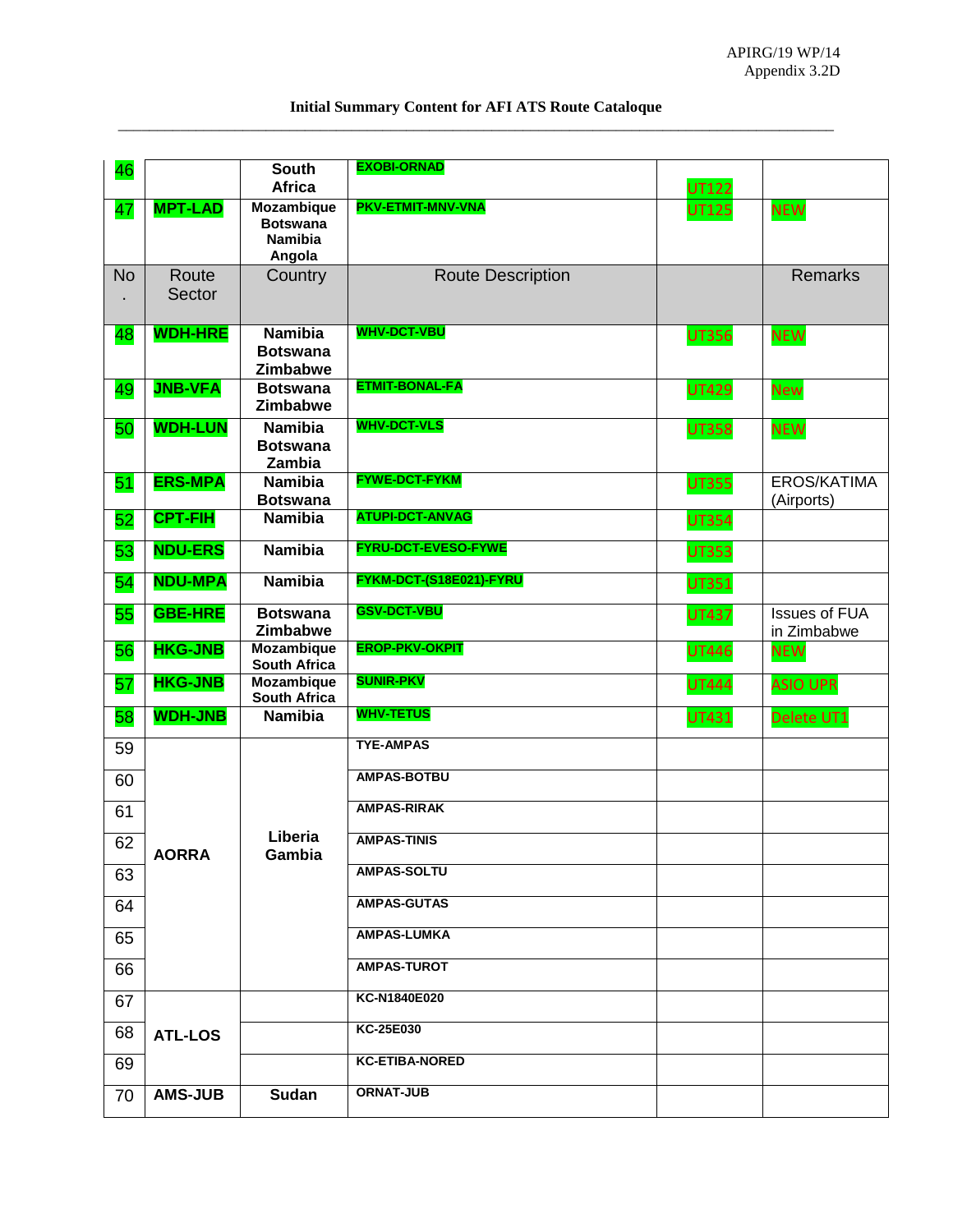#### **Initial Summary Content for AFI ATS Route Cataloque**  \_\_\_\_\_\_\_\_\_\_\_\_\_\_\_\_\_\_\_\_\_\_\_\_\_\_\_\_\_\_\_\_\_\_\_\_\_\_\_\_\_\_\_\_\_\_\_\_\_\_\_\_\_\_\_\_\_\_\_\_\_\_\_\_\_\_\_\_\_\_\_\_\_\_\_\_\_\_\_\_\_\_\_\_\_\_\_\_\_\_\_\_

|                        | S. Sudan                        |                               |                                                                          |  |  |
|------------------------|---------------------------------|-------------------------------|--------------------------------------------------------------------------|--|--|
| <b>JNB-WEST AFRICA</b> |                                 |                               |                                                                          |  |  |
| <b>Route No</b>        | <b>From</b>                     | To                            | <b>Remarks</b>                                                           |  |  |
| 001                    | Gaborone VOR GBV                | Huambo VOR VHU (FL)           |                                                                          |  |  |
| 002                    | ETMIT FA/FB Bdry                | Kuito VOR KU (FL)             | Probably via new shared common<br>bdry point 003/004                     |  |  |
| 003                    | Maun VOR MNV                    | Libreville VOR LV             | Probably via new shared common<br>bdry point 002/004                     |  |  |
| 004                    | Maun VOR MNV                    | Kinshasa VOR KSA              | Probably via new shared common<br>bdry point 002/003                     |  |  |
| 005                    | Gaborone VOR GBV                | DUGRA (FL)                    | GC route to FL AORRA entry gate                                          |  |  |
| 006                    | Gaborone VOR GBV                | Lubango VOR VUB               | GC route to FL AORRA entry gate                                          |  |  |
| 007                    | Luanda VOR VLA                  | Abidjan VOR AD                | Probably via NIDUS, NERUP,<br><b>ARKOS &amp; MINSA</b>                   |  |  |
| 008                    | Luanda VOR VLA                  | Accra VOR ACC                 | Probably via NIDUS & GANBI                                               |  |  |
| 009                    | DEVLI (AORRA Bdry GL)           | <b>Roberts VOR ROB</b>        | Connect to Roberts from AORRA.<br>Direct normally offered by ATC         |  |  |
| 010                    | DEVLI (AORRA Bdry GL)           | Dakar VOR YF                  | Connect to Roberts from AORRA.<br>GC from AORRA gate                     |  |  |
| 011                    | SEVAM (AORRA Bdry DI)           | Dakar VOR YF                  | Connect to Dakar from AORRA.<br>GC from AORRA gate                       |  |  |
| 012                    | Accra VOR AD                    | Dakar VOR YF                  | <b>GC route ACC-DKR</b>                                                  |  |  |
| <b>JNB-EUROPE</b>      |                                 |                               |                                                                          |  |  |
| 013                    | OKLAP (FB)                      | Kisangani VOR KGI             | From JNB Sid transistion                                                 |  |  |
| 014                    | ETMIT FA/FB Bdry                | Bangui VOR MPK                | From JNB Sid transistion                                                 |  |  |
| 015                    | <b>RUDAS (FB)</b>               | Bangui VOR MPK                | From JNB Sid transistion                                                 |  |  |
| 019                    | Maputo VOR VMA                  | Libreville VOR LV             | GC, plus MPM link to red carpet                                          |  |  |
| 020                    | Brazzaville VOR BZ              | Bordj Omar Driss VOR BOD (DA) |                                                                          |  |  |
| 021                    | <b>Brazzaville VOR BZ</b>       | Agadez VOR AS (DR)            |                                                                          |  |  |
| 022                    | <b>KUFRA (HL)</b>               | Kisangani VOR KGI             |                                                                          |  |  |
| 062                    | TONBA (HL/FL bdry)              | Kisangani VOR KGI             | NEED TO ADD TO CHART                                                     |  |  |
| 024                    | Lusaka VOR VLS                  | MOROS (FC)                    | Lusaka link to red carpet                                                |  |  |
| 025                    | Lusaka VOR VLS                  | Abuja VOR ABC                 | Lusaka link to red carpet and<br>Abuja                                   |  |  |
| 026                    | Lusaka VOR VLS                  | Kinshasa VOR KSA              |                                                                          |  |  |
|                        | <b>SOUTHERN AFRICA- NE AXIS</b> |                               |                                                                          |  |  |
| 016                    | MAKIR HT/FV Bdry                | UTULI FA/FV Bdry              | Direct normally offered by ATC                                           |  |  |
| 017                    | Harare VOR VSB                  | Entebbe VOR NN                |                                                                          |  |  |
| 018                    | Durban VOR TGV                  | Harare VOR VSB                | Concern over South African<br>restricted areas enroute                   |  |  |
| 027                    | Nakala FQNC                     | Luanda VOR VLA                | Via Lubumbashi VOR. To develop<br>Nakala to West Africa/South<br>America |  |  |
| 028                    | <b>EXALA FA</b>                 | Dar es Salaam VOR DA          | <b>EXALA is JNB Sid transition</b>                                       |  |  |
| 029                    | <b>EXALA FA</b>                 | Lilongwe VOD DVL              | <b>EXALA is JNB Sid transition</b>                                       |  |  |
| 030                    | Nakala FQNC                     | Harare VOR VSB                | Proposed route expansion from<br>Nakala                                  |  |  |
| 031                    | Nakala FQNC                     | Lusaka VOR VLA                | Proposed route expansion from                                            |  |  |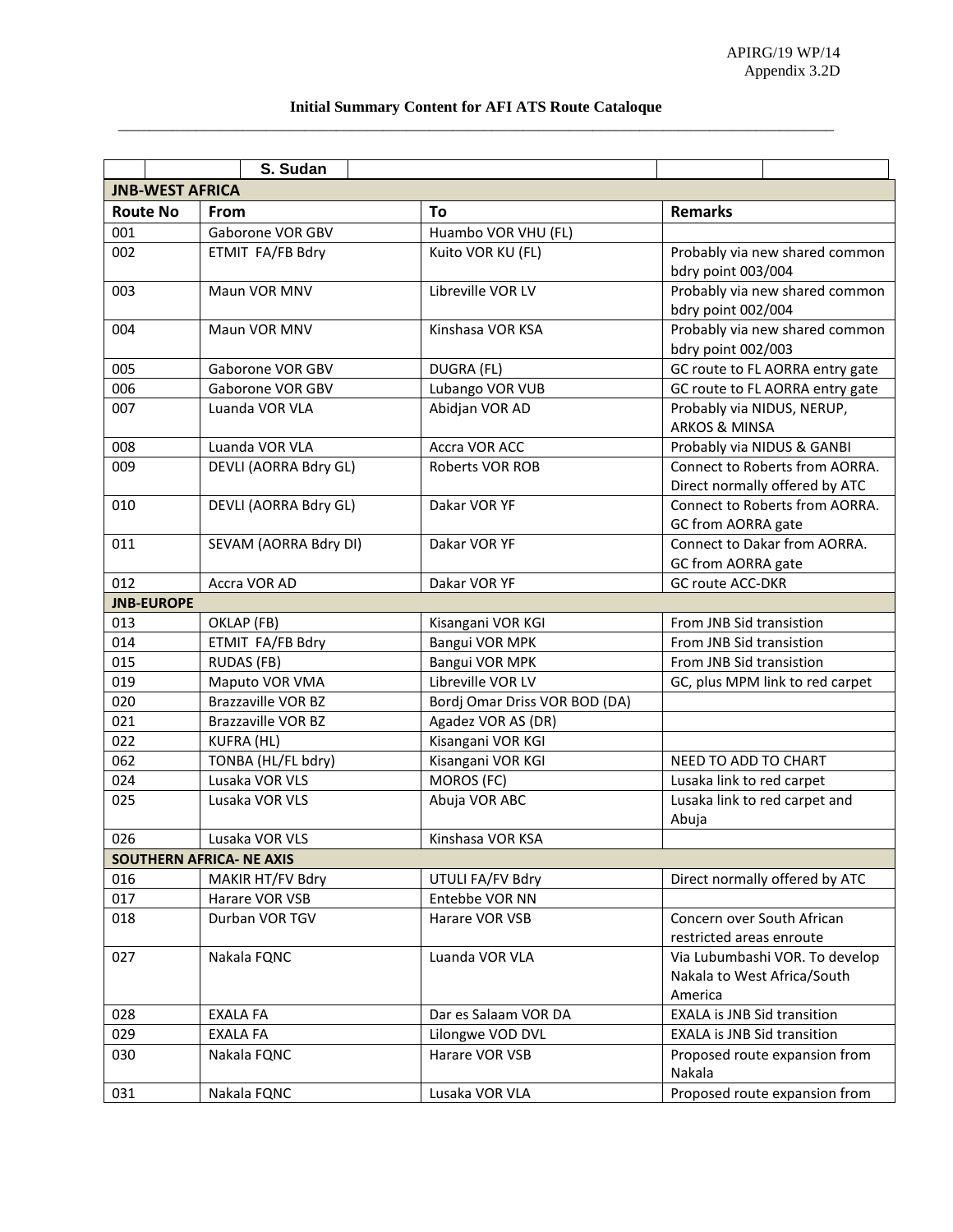#### **Initial Summary Content for AFI ATS Route Cataloque**  \_\_\_\_\_\_\_\_\_\_\_\_\_\_\_\_\_\_\_\_\_\_\_\_\_\_\_\_\_\_\_\_\_\_\_\_\_\_\_\_\_\_\_\_\_\_\_\_\_\_\_\_\_\_\_\_\_\_\_\_\_\_\_\_\_\_\_\_\_\_\_\_\_\_\_\_\_\_\_\_\_\_\_\_\_\_\_\_\_\_\_\_

|                           |                        |                            | Nakala                                   |
|---------------------------|------------------------|----------------------------|------------------------------------------|
| 032                       | Nakala FQNC            | Dar es Salaam VOR DA       | Proposed route expansion from            |
|                           |                        |                            | Nakala                                   |
| 033                       | Cape Town FACT         | Harare FVHA                | GC, plus further options from CPT        |
|                           |                        |                            | to red carpet                            |
| 034                       | Cape Town FACT         | Maputo FQMA                | GC, plus further options from CPT        |
|                           |                        |                            | to red carpet                            |
| 035                       | Cape Town FACT         | Lusaka VOR VLA             | GC, plus further options from CPT        |
|                           |                        |                            | to red carpet                            |
| <b>EUROPE-WEST AFRICA</b> |                        |                            |                                          |
| 036                       | El Bayadh VOR BAY      | Abuja VOR ABC              |                                          |
| 037                       | Niamey VOR NY          | Bouarfa VOR BRF (GM)       | And on to BERUM (GM/LE)                  |
| 038                       | Abuja VOR ABC          | Bouarfa VOR BRF (GM)       | And on to BERUM (GM/LE)                  |
| 039                       | Oaugadougou VOR        | Tanger VOR TNG             | Quoted TNG but to GM/LE Bdry             |
|                           |                        |                            | (LINTO?)                                 |
| 040                       | Abidjan VOR AD         | Tanger VOR TNG             | Quoted TNG but to GM/LE Bdry             |
|                           |                        |                            | (LINTO?)                                 |
| 041                       | Abuja VOR ABC          | <b>Tamanrasset VOR TMR</b> |                                          |
| 042                       | Conakry VOR GIA        | ECHED GM/GO Bdry           | Freetown to Europe                       |
| 043                       | Abidjan VOR AD         | <b>BULIS GM/GO Bdry</b>    | Additional route Abidjan-Europe          |
|                           |                        |                            | (avoiding Algiers FIR)                   |
| 044                       | <b>Roberts VOR ROB</b> | <b>BULIS GM/GO Bdry</b>    | Additional route Roberts-Europe          |
|                           |                        |                            | (avoiding Algiers FIR)                   |
| 063                       | <b>BULIS GM/GO</b>     | AMSEL GM/LP                |                                          |
| 064                       | <b>BULIS GM/GO</b>     | Tanger VOR TNG             | Quoted TNG but to GM/LE Bdry<br>(LINTO?) |
| 045                       | Freetown VOR LGI       | Tanger VOR TNG             | Quoted TNG but to GM/LE Bdry             |
|                           |                        |                            | (LINTO?)                                 |
| 068                       | Freetown VOR LGI       | Laayoune LAY VOR           |                                          |
| 069                       | <b>Bissau VOR BIS</b>  | Laayoune LAY VOR           |                                          |
| 046                       | Nouakchott VOR KC      | Agadir VOR ADM             | Route straightening Dakar-Europe         |
| 065                       | Abuja VOR ABC          | <b>IKTAV DA/FT bdry</b>    |                                          |
| 067                       | Lagos VOR LAG          | <b>IKTAV DA/FT bdry</b>    |                                          |
| 066                       | <b>IKTAV DA/FT</b>     | <b>FARES HL/DT</b>         |                                          |
| <b>EUROPE-EAST AFRICA</b> |                        |                            |                                          |
| 023                       | ORNAT HL/HS Bdry       | Entebbe VOR NN             |                                          |
| 048                       | Entebbe VOR NN         | Dahra VOR DHR (HL)         |                                          |
| 049                       | Entebbe VOR NN         | Sebha VOR SEB (HL)         |                                          |
| 050                       | Nairobi VOR NV         | Dahra VOR DHR (HL)         |                                          |
| 051                       | Nairobi VOR NV         | Sebha VOR SEB (HL)         |                                          |
| 052                       | Nairobi VOR NV         | Cairo VOR CV               |                                          |
| 053                       | El Obeid VOR OBD (HS)  | Benghazi VOR BEN           |                                          |
| 054                       | Juba VOR JUB (HS)      | Sidi Barrani VOR BRN (HE)  |                                          |
| 055                       | Kisangani VOR KGI      | Sidi Barrani VOR BRN (HE)  |                                          |
| 056                       | Khartoum VOR KRT       | Sidi Barrani VOR BRN (HE)  |                                          |
| 057                       | Entebbe VOR NN         | Zarzatine VOR IMN (DA)     |                                          |
| 058                       | Juba VOR JUB           | Zarzatine VOR IMN (DA)     |                                          |
| 059                       | Addis Ababa GWN VOR    | <b>EGLOM HC/FS Bdry</b>    | Via MOGDU Mogadishu. To                  |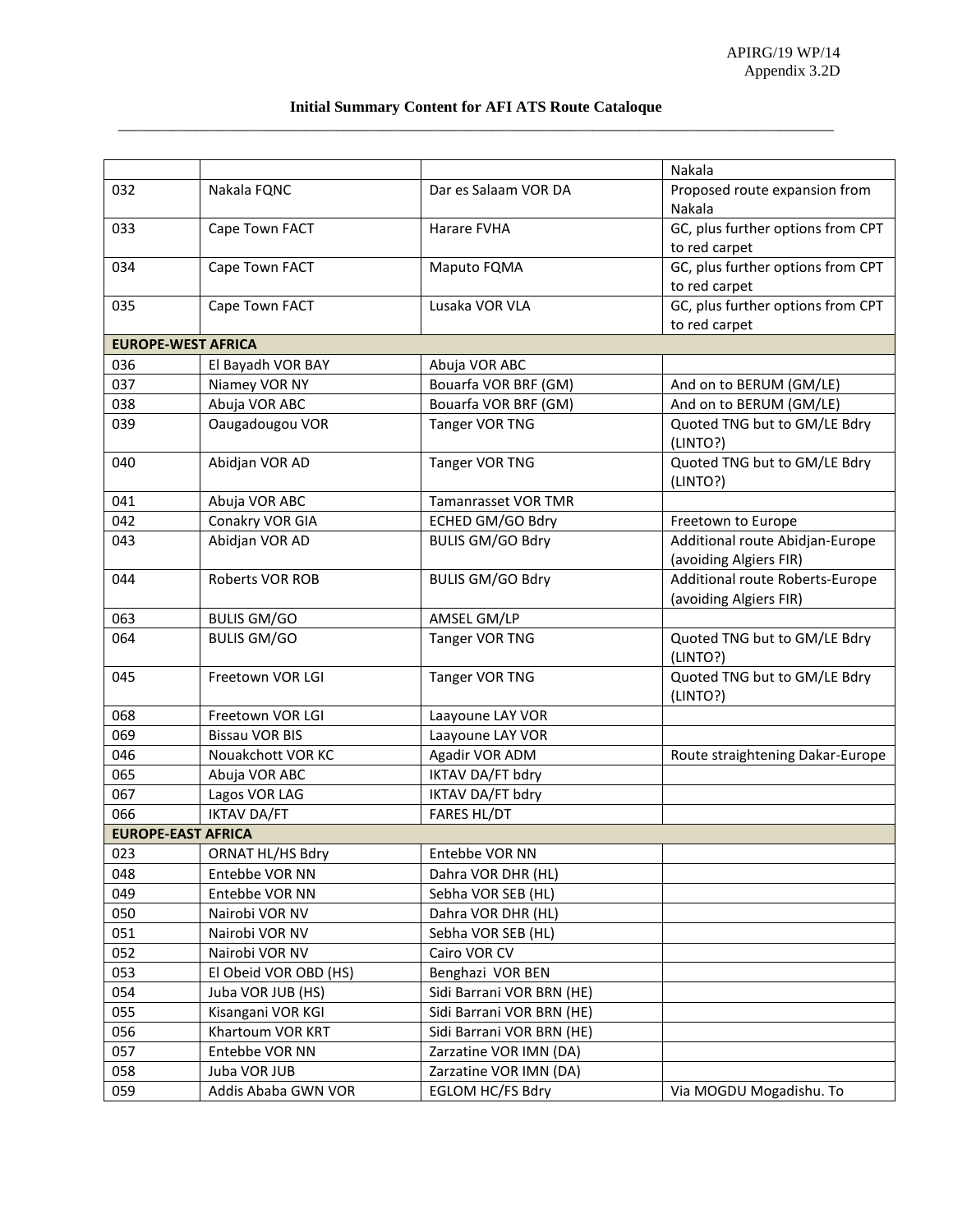#### **Initial Summary Content for AFI ATS Route Cataloque**  \_\_\_\_\_\_\_\_\_\_\_\_\_\_\_\_\_\_\_\_\_\_\_\_\_\_\_\_\_\_\_\_\_\_\_\_\_\_\_\_\_\_\_\_\_\_\_\_\_\_\_\_\_\_\_\_\_\_\_\_\_\_\_\_\_\_\_\_\_\_\_\_\_\_\_\_\_\_\_\_\_\_\_\_\_\_\_\_\_\_\_\_

|     |                         |                         | establish route structure to<br>Seychelles to west |
|-----|-------------------------|-------------------------|----------------------------------------------------|
| 060 | Addis Ababa GWN VOR     | Seychelles VOR PRA      | To establish route structure to                    |
|     |                         |                         | Seychelles to west                                 |
| 061 | Mandera VOR MAV (HA/HC) | <b>EGLOM HC/FS Bdry</b> | Via MOGDU Mogadishu. To                            |
|     |                         |                         | establish route structure to                       |
|     |                         |                         | Seychelles to west                                 |
| 070 | Addis Ababa GWN VOR     | Mandera VOR MAV HA/HC   | Route straightening                                |

# **Proposed shortening of routes from / to Middle East & Africa**

#### OMDB-FNLU

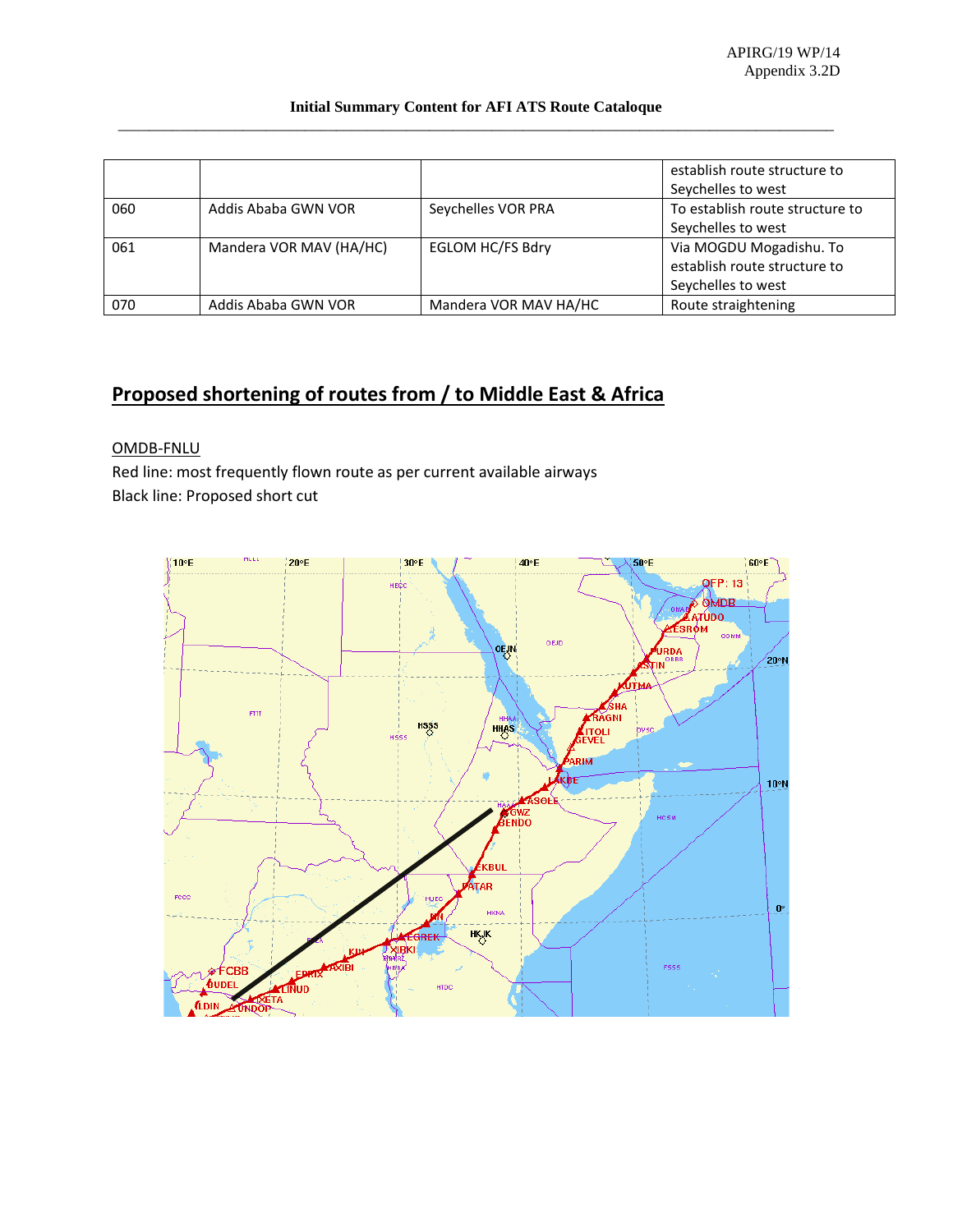#### FNLU-OMDB

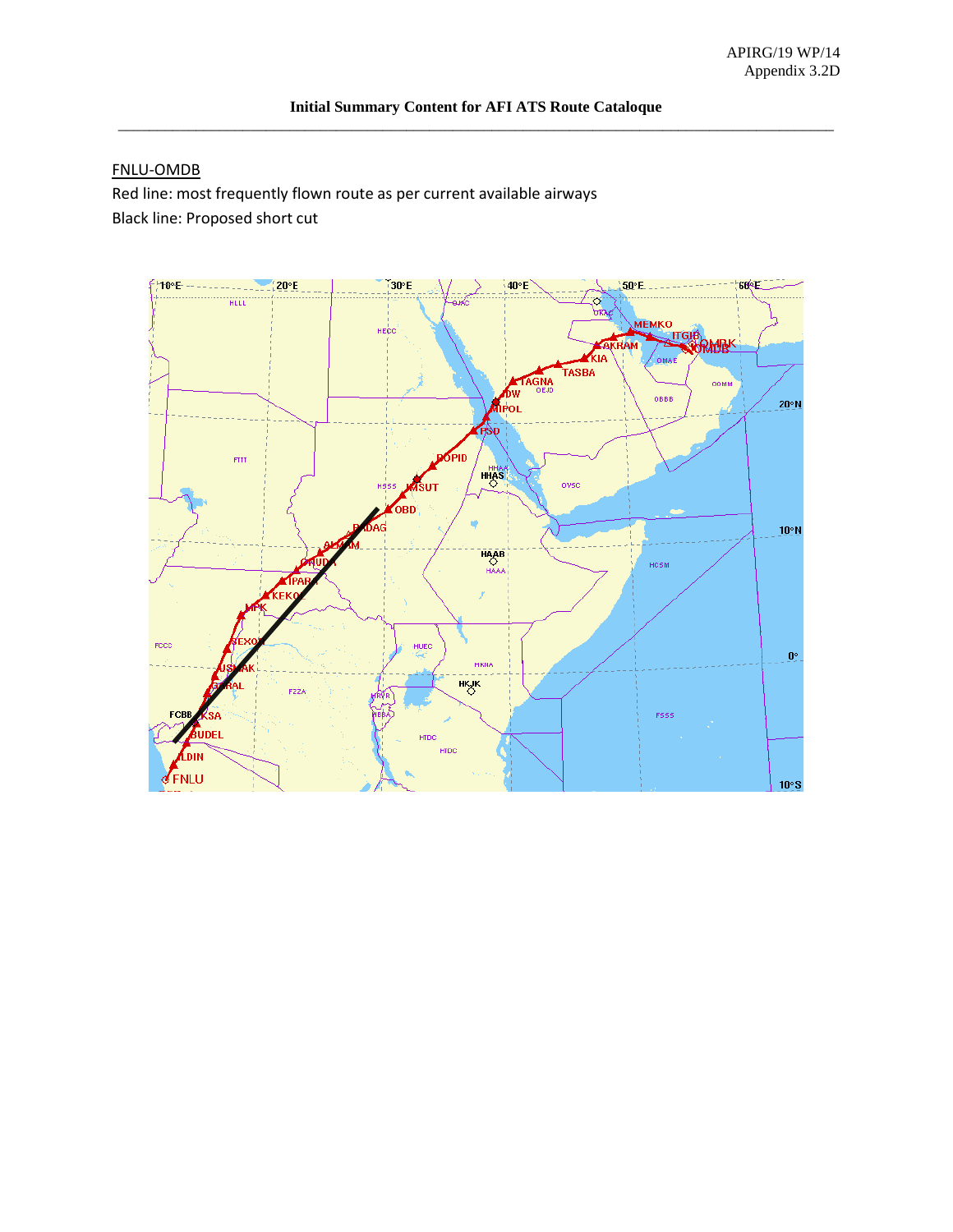# OMDB-DNMM

Red line: most frequently flown route as per current available airways Black line: Proposed short cut



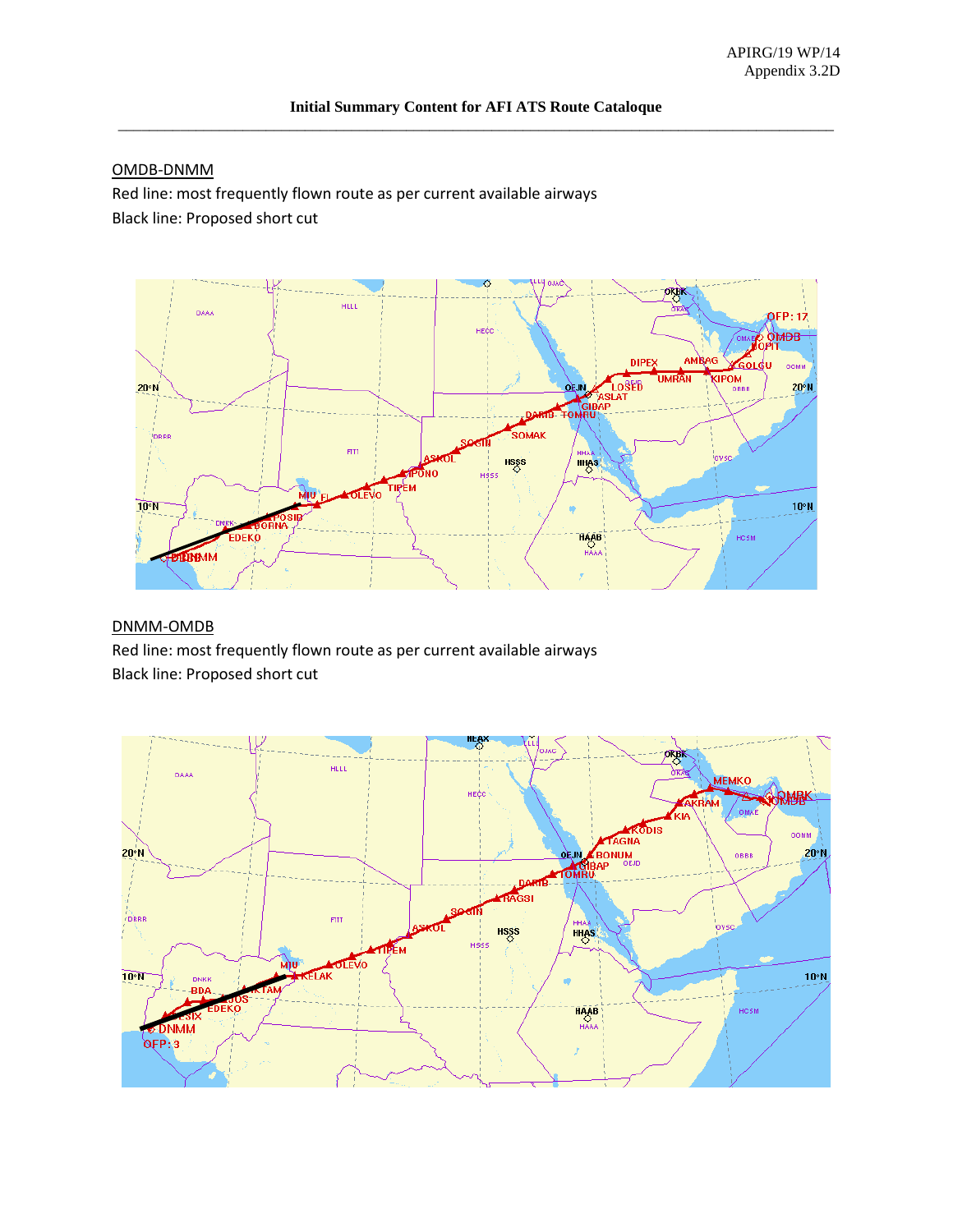# OMDB-DGAA

Red line: most frequently flown route as per current available airways Black line: Proposed short cut



# DGAA-OMDB

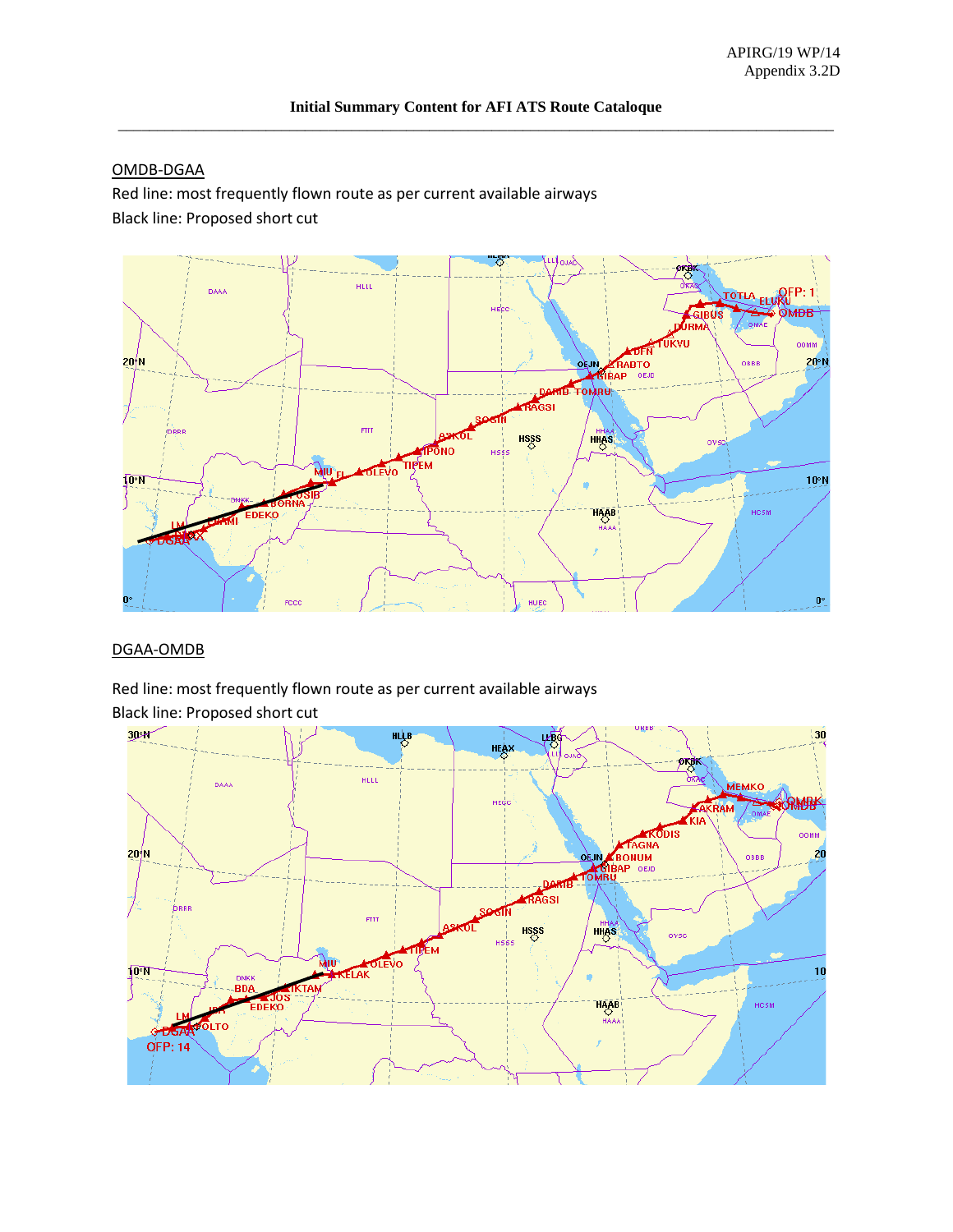# OMDB-GOOY

Red line: most frequently flown route as per current available airways Black line: Proposed short cut



#### GOOY-OMDB

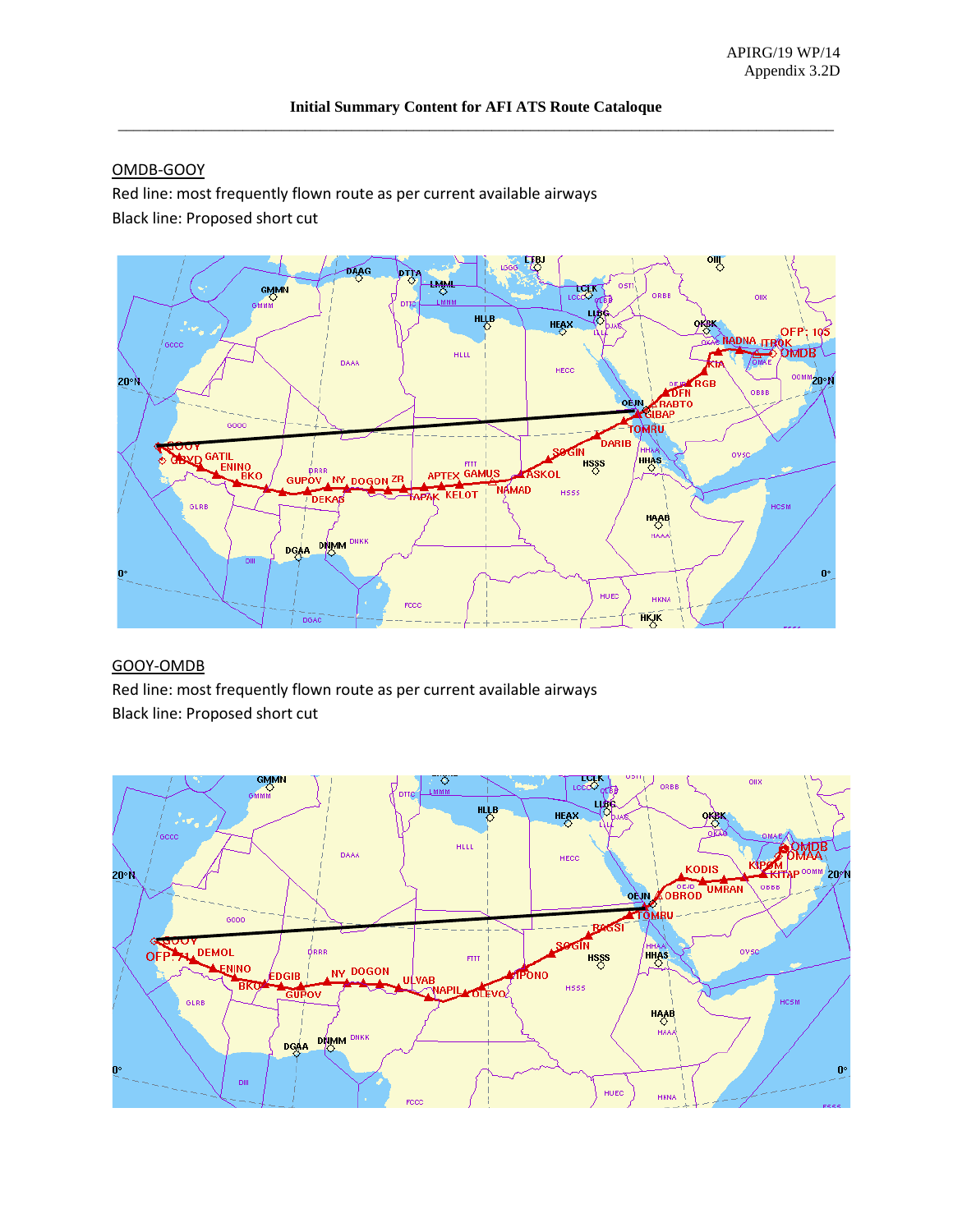# GMMN-OMDB

Red line: most frequently flown route as per current available airways Black line: Proposed short cut



#### OMDB\_GMMN

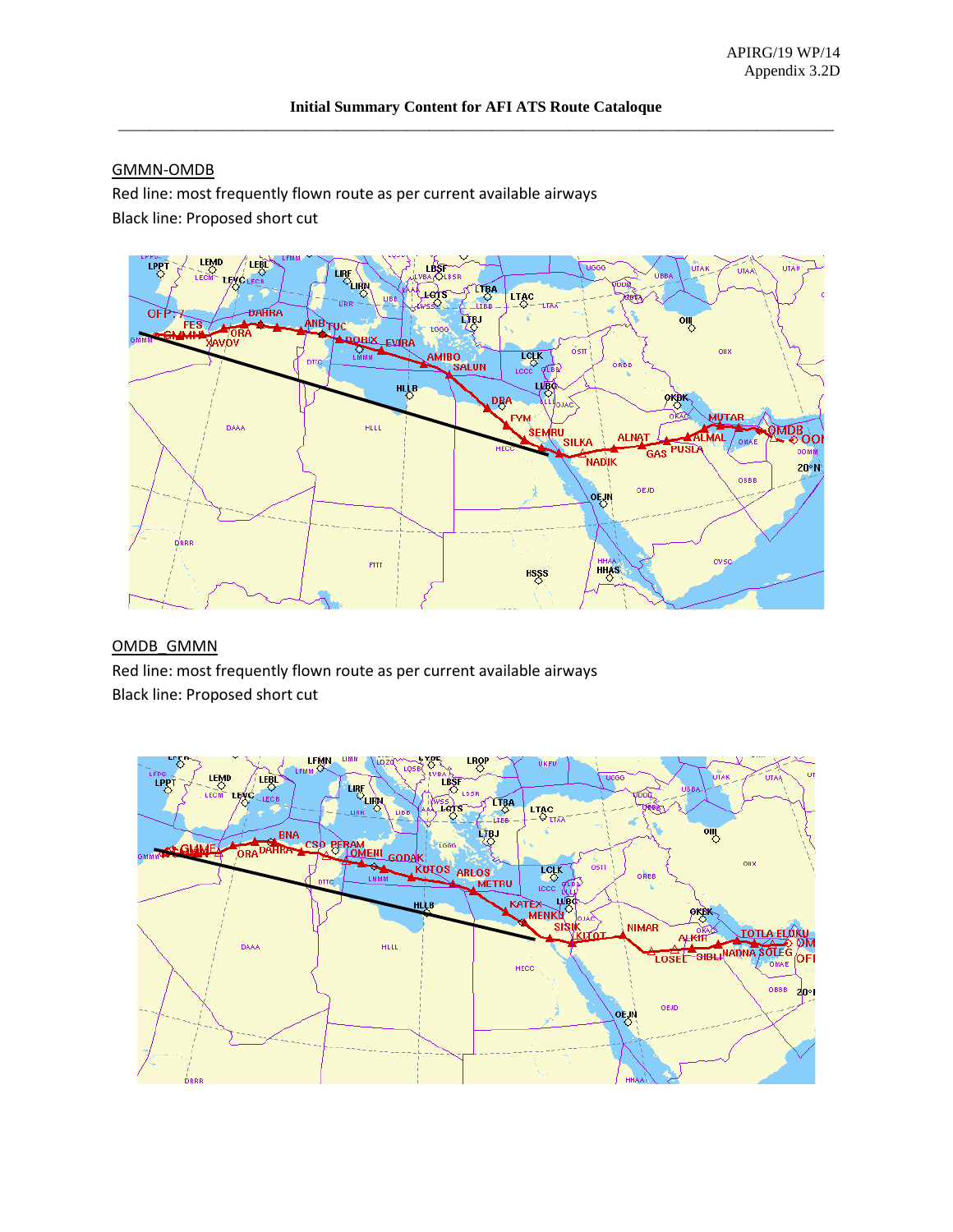### OMDB-DAAG

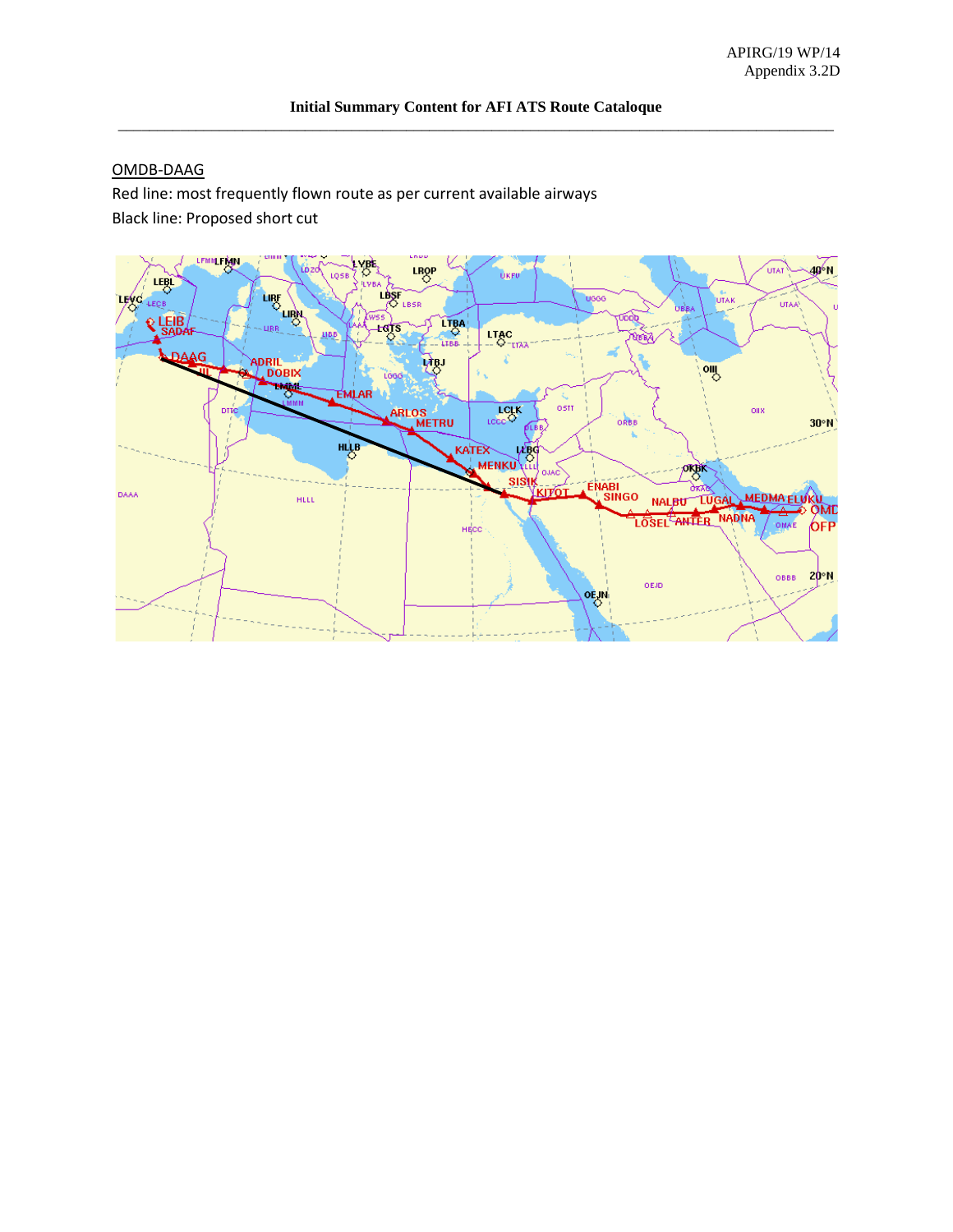# DAAG-OMDB

Red line: most frequently flown route as per current available airways

Black line: Proposed short cut



# DTTA-OMDB

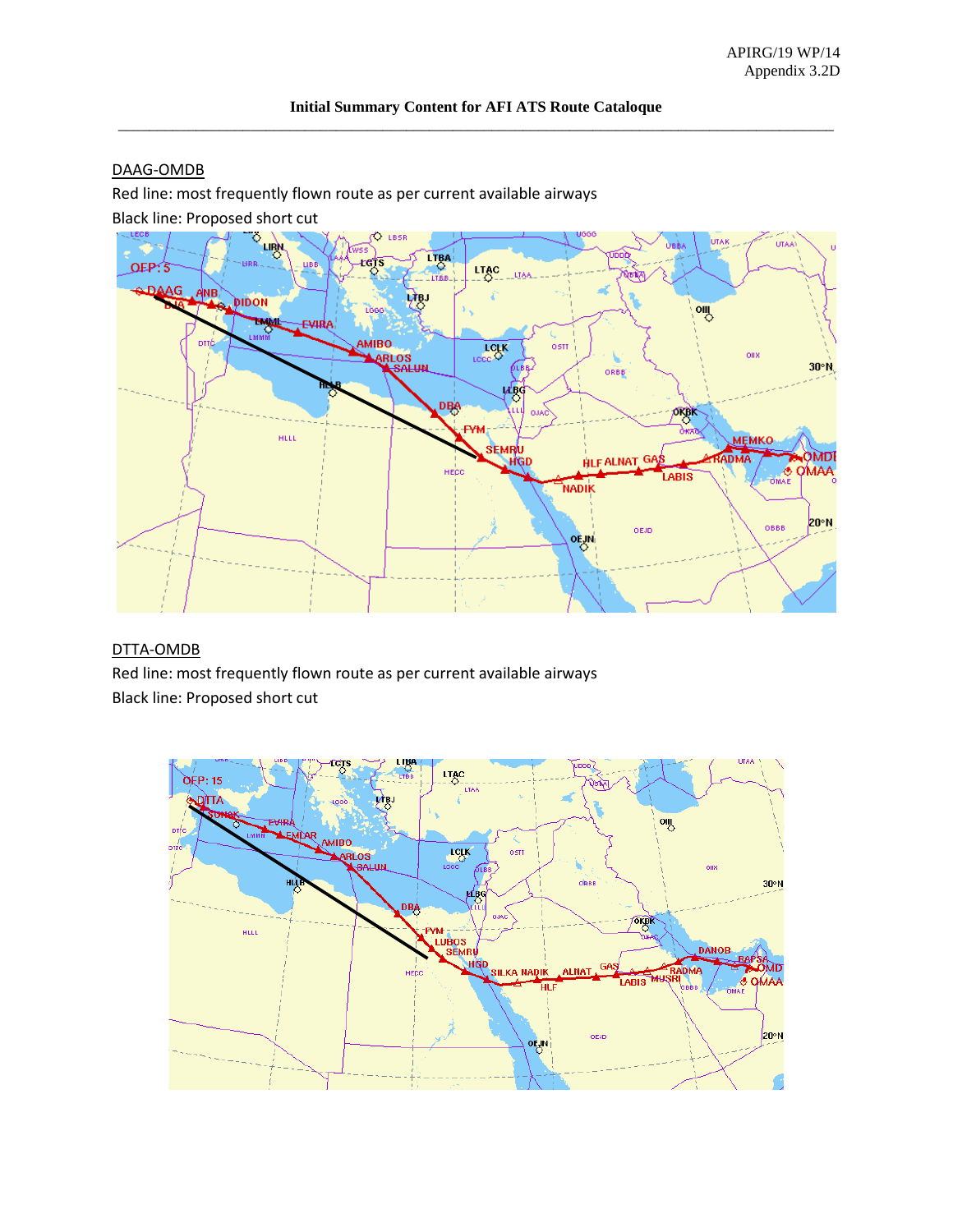# OMDB-DTTA

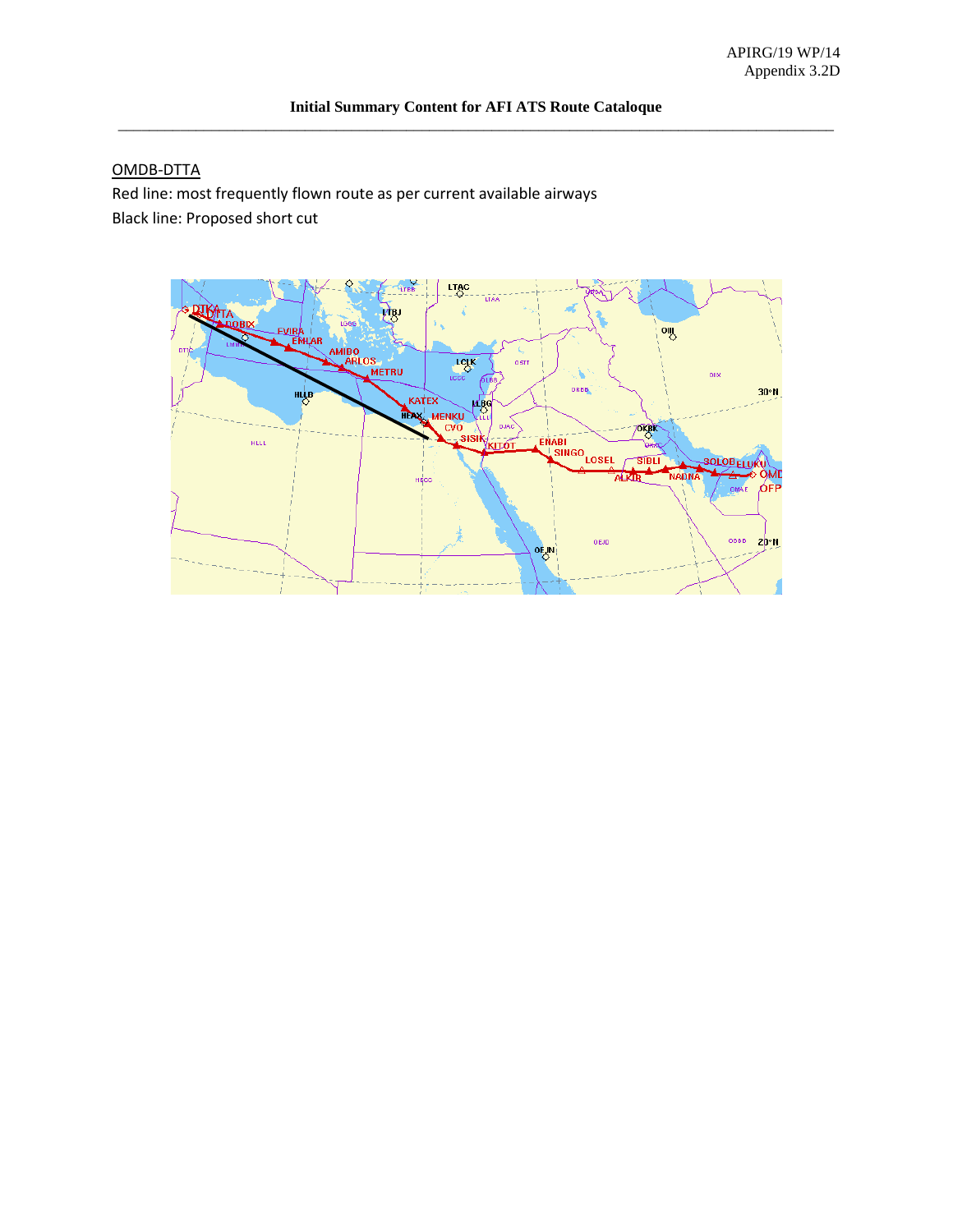#### OMDB HKJK

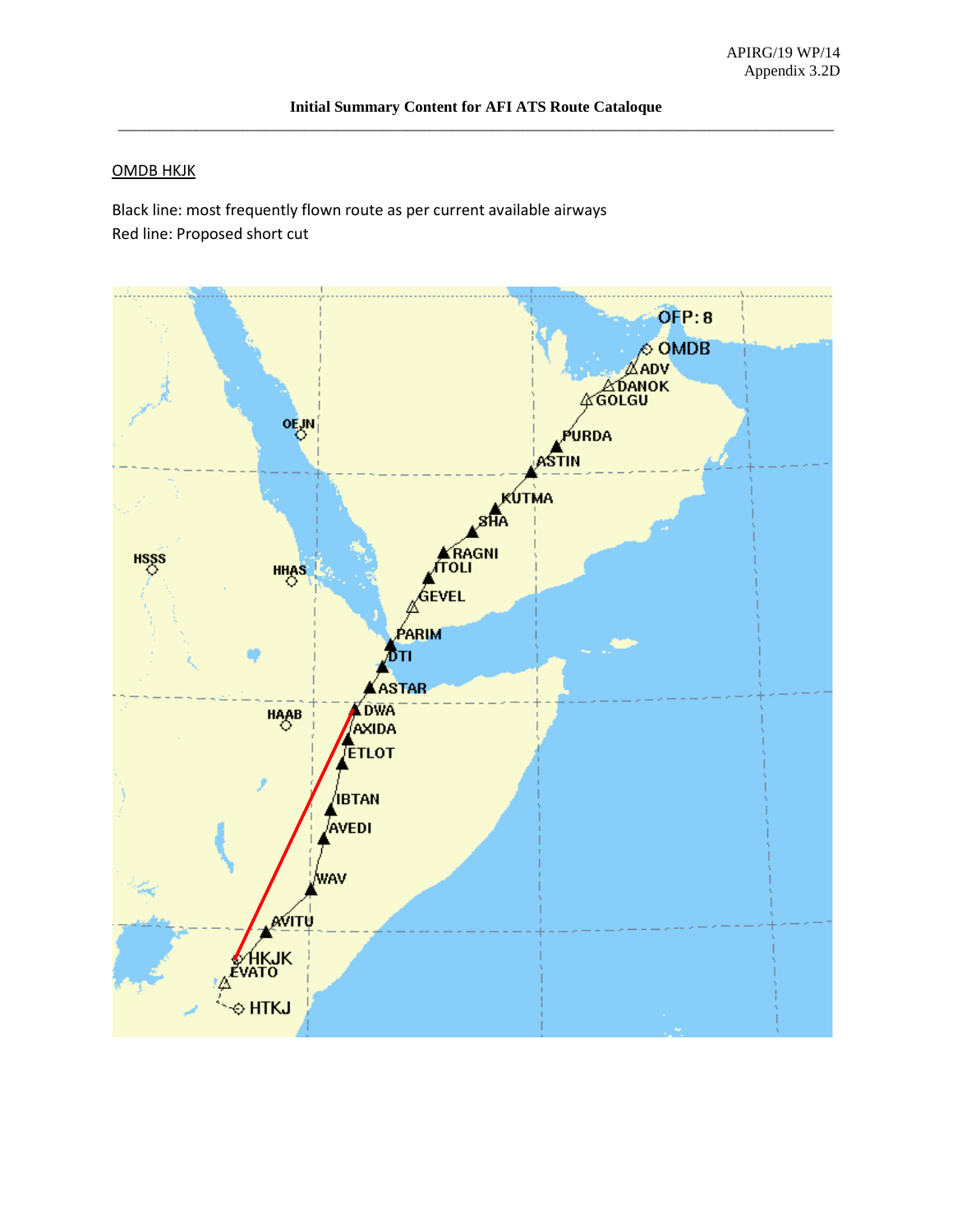#### HKJK OMDB